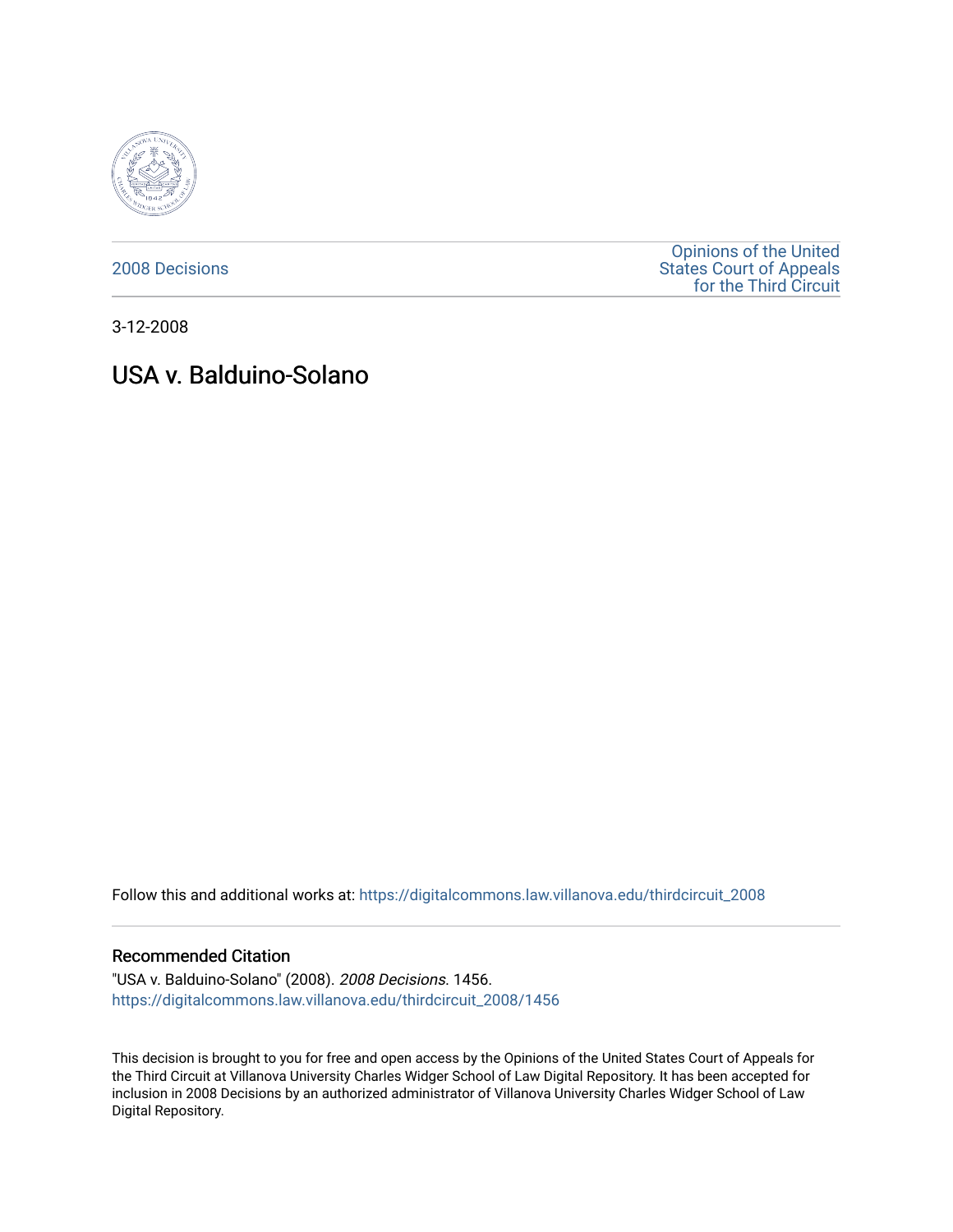### NOT PRECEDENTIAL

## IN THE UNITED STATES COURT OF APPEALS FOR THE THIRD CIRCUIT

\_\_\_\_\_\_\_\_\_\_\_\_\_\_\_

No: 06-3063

#### UNITED STATES OF AMERICA

v.

MOISES BALDUINO-SOLANO,

\_\_\_\_\_\_\_\_\_\_\_\_\_\_\_

Appellant

On Appeal from the United States District Court for the Eastern District of Pennsylvania (D.C. No. 04-cr-00617-3) District Judge: Honorable Cynthia M. Rufe

\_\_\_\_\_\_\_\_\_\_\_\_\_\_\_

Submitted Under Third Circuit LAR 34.1(a) March 4, 2008

Before: BARRY, JORDAN, and HARDIMAN, *Circuit Judges.*

(Filed: March 12, 2008) \_\_\_\_\_\_\_\_\_\_\_\_\_\_\_

# OPINION OF THE COURT \_\_\_\_\_\_\_\_\_\_\_\_\_\_\_

JORDAN, *Circuit Judge*.

Moises Balduino-Solano ("Balduino-Solano") appeals his conviction on drug

distribution and conspiracy charges under 21 U.S.C. §§ 841(a)(1) and 846. He contends

that the District Court committed prejudicial error by not conducting an *in camera*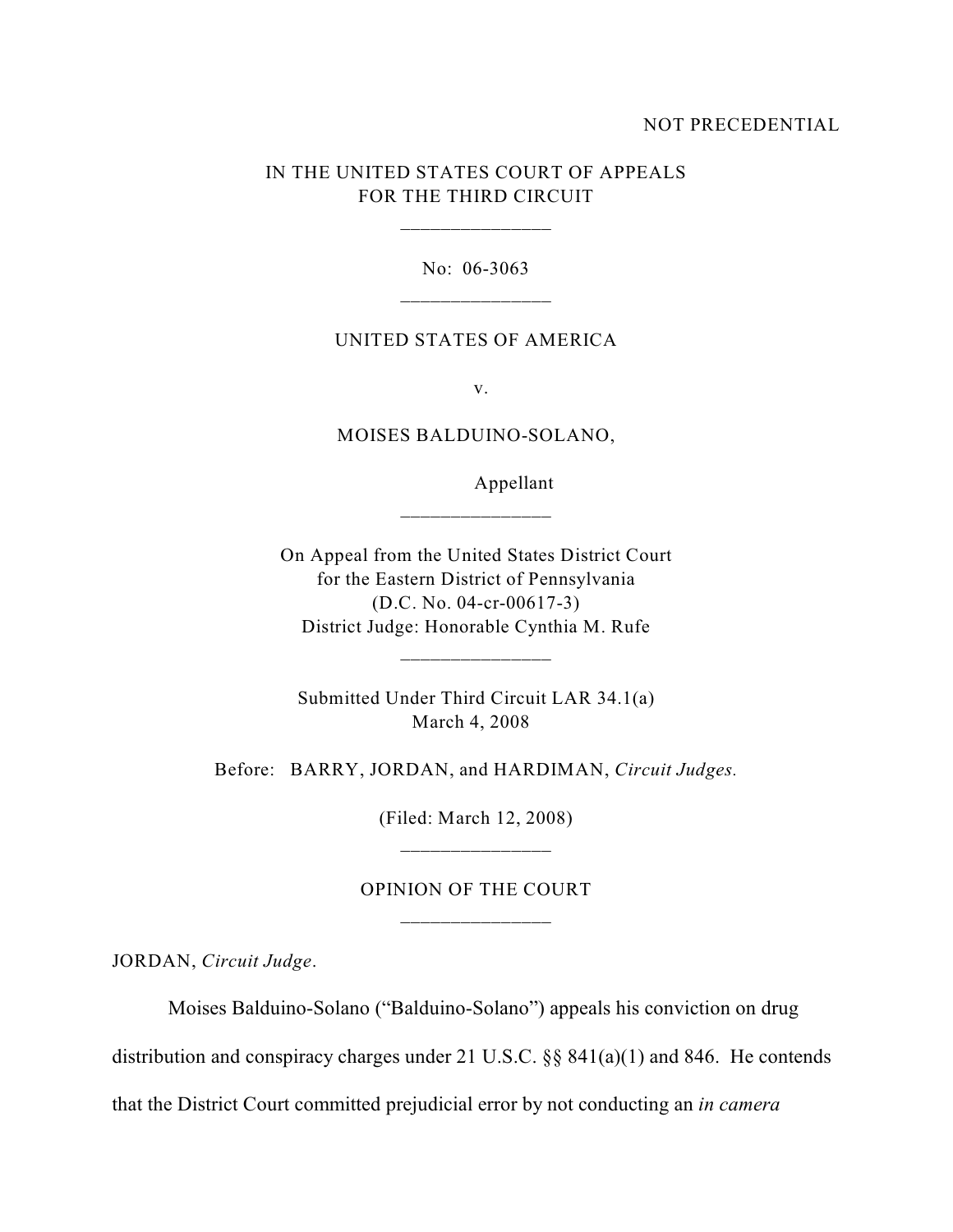interrogation of a confidential Drug Enforcement Agency ("DEA") informant before deciding whether to grant a pre-trial motion to disclose the identity of that informant.<sup>1</sup> We will affirm.

#### *Background*

Because we write solely for the parties, we will discuss only those facts relevant to Balduino-Solano's appeal. On July 26, 2004, state law enforcement officers arrested Balduino-Solano, Ramon Collado ("Collado"), and Jose Mieses-Sanchez ("Mieses-Sanchez") while they were traveling by car from New York to Philadelphia. The arrests were made based on a tip from a confidential DEA informant. The arresting officers found approximately two kilograms of cocaine in the car. As a result, the government charged each of the three men with one count of possession with intent to distribute cocaine in violation of 21 U.S.C. § 841(a)(1) and one count of conspiracy in violation of 21 U.S.C. § 846. Collado and Mieses-Sanchez pled guilty and agreed to testify against Balduino-Solano.

On January 7, 2005, Balduino-Solano filed a pre-trial motion to compel the government to disclose the identity of the confidential informant whose tip had led to his

<sup>&</sup>lt;sup>1</sup> We have jurisdiction under 28 U.S.C.  $\S$  1291. We review a district court's ruling on a motion to disclose the identity of a confidential informant for abuse of discretion. *United States v. Johnson*, 302 F.3d 139, 149 (3d Cir. 2002) (*citing United States v. Brown*, 3 F.3d 673, 679 (3d Cir.1993)). A district court's determination of the evidence it chooses to review in deciding whether to disclose that information is, as we discuss herein, also a matter for the district court's sound discretion.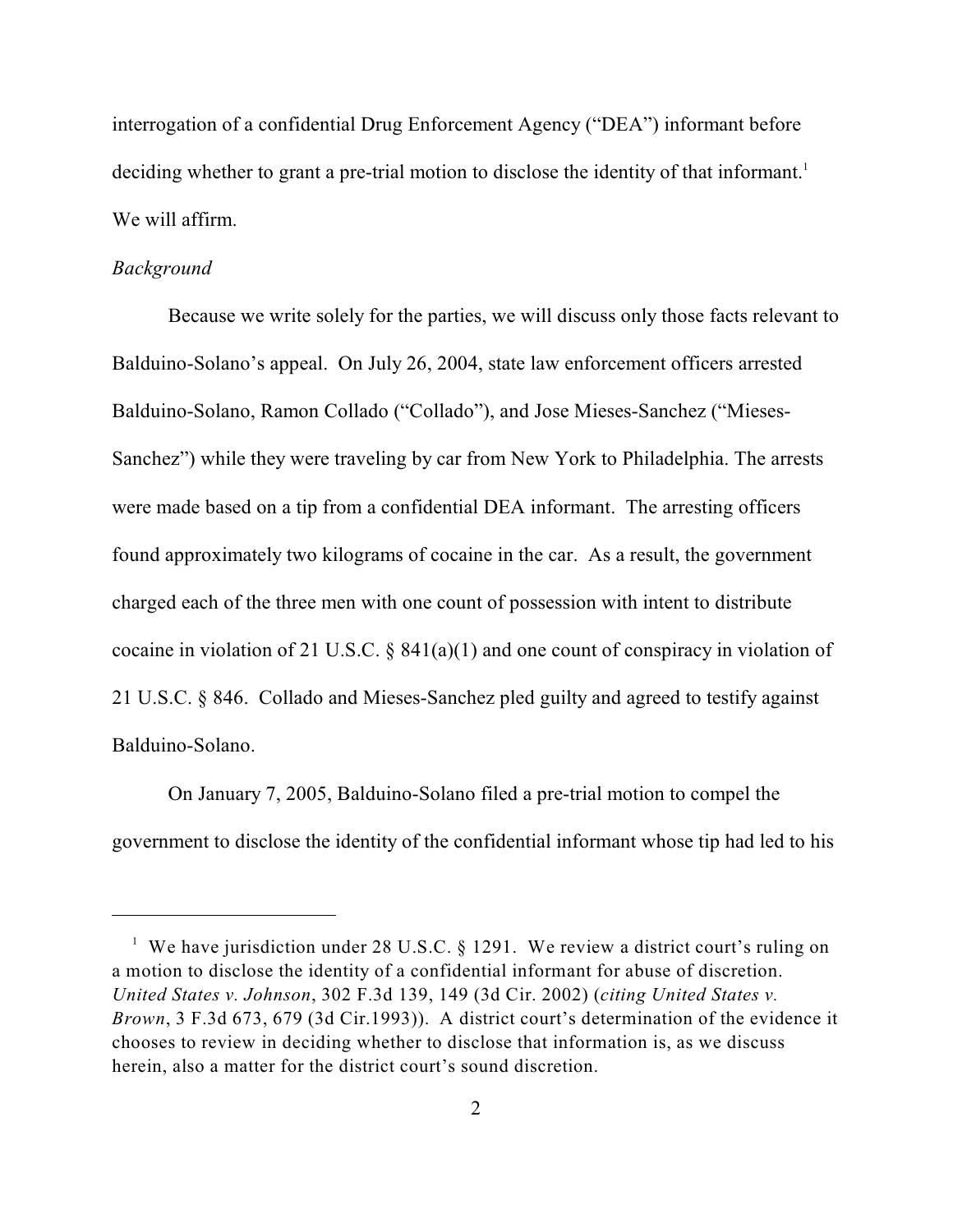arrest. At a hearing on the motion, Balduino-Solano argued that disclosing the informant's identity would be helpful to him because the informant could testify that he and the informant did not know each other and that the informant did not know that he would be present in the car the night he was arrested.He also argued that the informant could impeach Collado's credibility by testifying that Collado had engaged in numerous other drug deals. In response, the government agreed that the informant knew nothing about Balduino-Solano. The government also agreed that Collado had previously been involved with drug dealing and that the jury would be told that. In short, the government argued that, given its concessions, any potential benefit to Balduino-Solano from revealing the informant's identity was insufficient to outweigh the government's interest in keeping the informant's identity confidential.

The District Court indicated that, before ruling on the motion, it might need to see police reports about the informant as well as reports by the DEA case agent. Both parties agreed that the District Court could also conduct an *in camera* examination of the informant under oath. However, counsel for the government suggested that the informant might have produced a written report and, in lieu of an *in camera* examination of the informant, the District Court could meet with the DEA case agent *ex parte* and review that report. Defense counsel then objected, arguing that only an *in camera* examination of the informant under oath could provide the Court with a sufficient basis for a decision on the motion. The District Court decided that it would "take the matter

3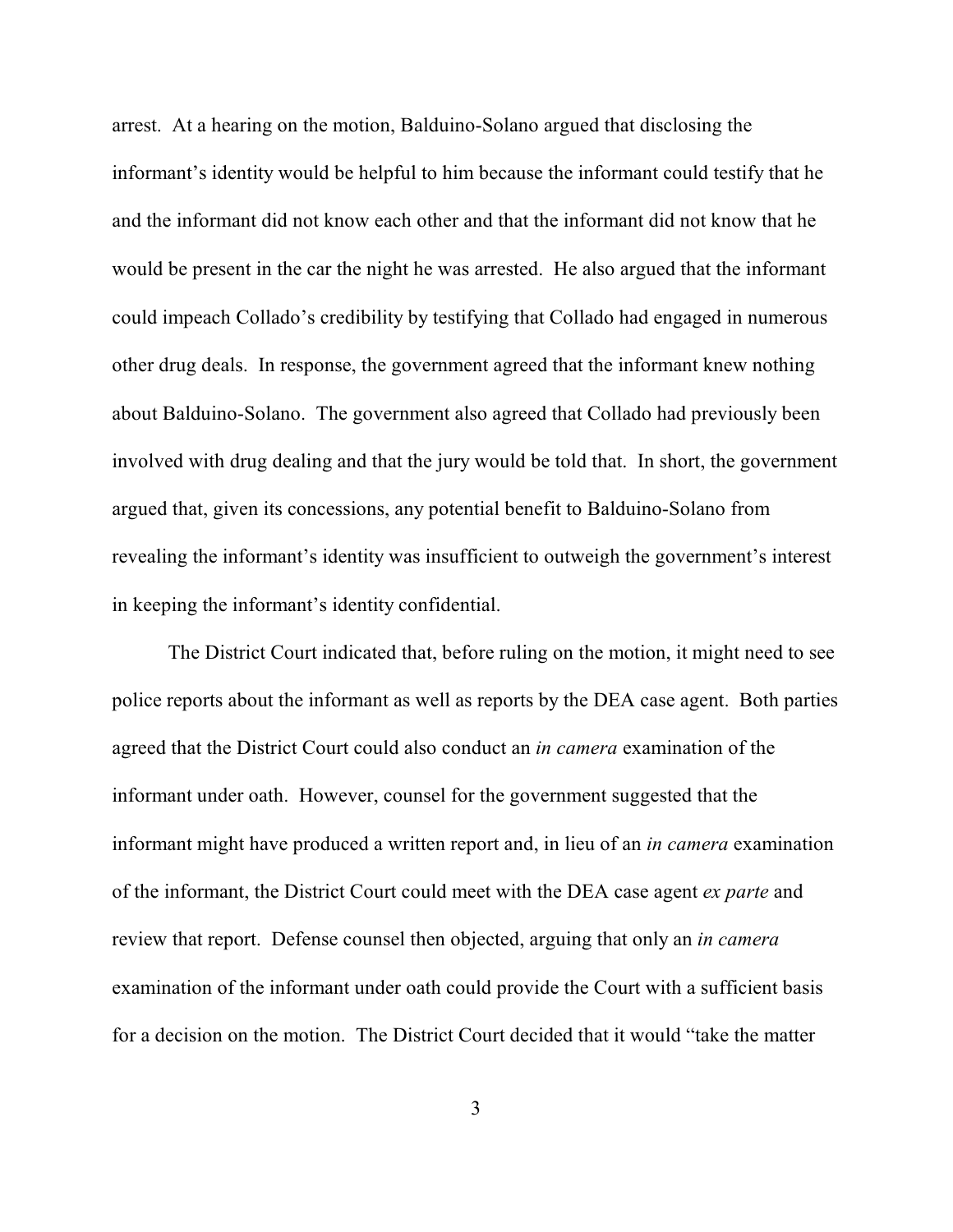under advisement with the specific advice, that I am free to meet with the case agent concerning the [informant's] report–self report." (Joint Appendix ("JA") at 151.)

On February 11, 2005, the District Court denied the motion after "conduct[ing] an 'in camera' inspection of the Agents' reports." (JA at 3.) Following trial, Balduino-Solano was convicted and filed this appeal.

## *Discussion*

According to Balduino-Solano, it is unclear from the District Court's order whether the Court reviewed a report written by the informant. Assuming that the District Court did review such a report, Balduino-Solano contends that an *in camera* review of the report, rather than an *in camera* questioning of the informant himself, violates due process and our decision in *United States v. Jackson*, 384 F.2d 825 (3d Cir. 1967).We disagree.

First, we note that the District Court was not silent about what it reviewed in connection with Balduino-Solano's motion. It said, as quoted above, that it made its decision after "conduct[ing] an 'in camera' inspection of the Agents' reports." (JA at 3.) Since the premise of the Balduino-Solano's argument is that the District Court reviewed a report by the informant, and since the District Court's direct statement is that it reviewed "Agents' reports," one could fairly conclude that the premise has been undercut and that, therefore, Balduino-Solano's argument cannot stand. But assuming *arguendo*

4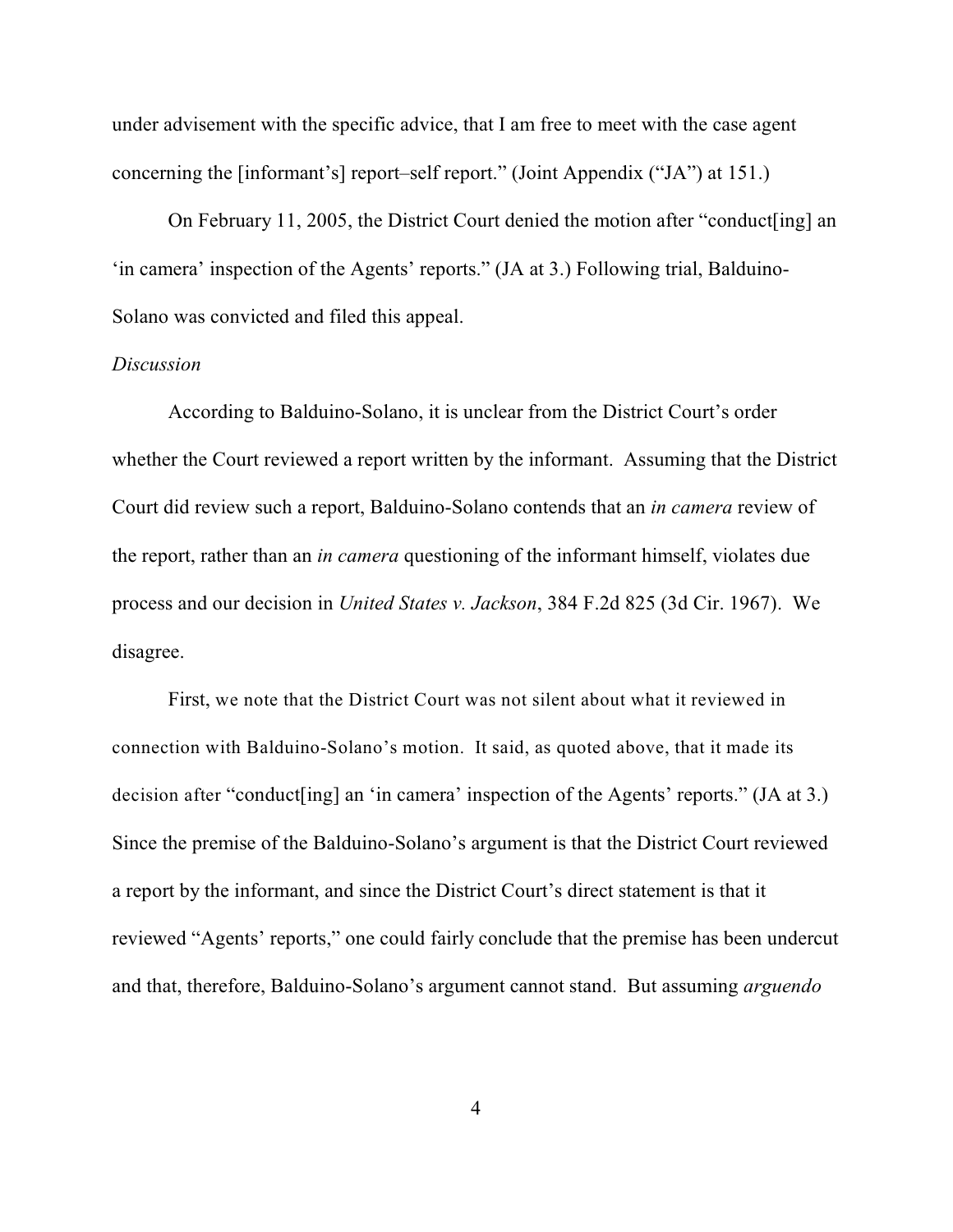that the District Court actually reviewed a report written by the informant,<sup>2</sup> Balduino-Solano still loses. Such a procedure does not necessarily violate either due process generally, or *Jackson* in particular.

In *Jackson*, we held that a district court may conduct an *in camera* examination of an informant when deciding a motion to disclose the informant's identity. 384 F.2d at 827. However, nothing in *Jackson* requires that a district court undertake such a procedure. Indeed, we stated in *Jackson* that district courts own the "task of balancing public interest in protecting the flow of information against the individual's right to prepare his defense." *Id.* (*quoting Roviaro v. United States*, 353 U.S. 53, 62 (1957)). The implication is that the procedure for handling that task, and not just the outcome of the procedure, are committed to the discretion of the district courts. A rule requiring *in camera* interrogations of confidential informants in all cases would usurp that discretion and could waste valuable judicial resources while subjecting informants to what might be an unnecessary and potentially compromising exercise.

Neither does due process demand the type of rigid rule Balduino-Solano seeks. We have of course been cognizant of due process concerns even as we have assiduously

<sup>&</sup>lt;sup>2</sup> Balduino-Solano evidently thinks the Court may have reviewed a report by the informant himself. Thus, Balduino-Solano requests that we determine whether the District Court kept a record of the documents it reviewed, and, if so, that these documents be forwarded to us under seal for our review pursuant to Federal Rule of Appellate Procedure  $10(e)(2)(B)$ . Alternatively, if the District Court does not have copies of the documents it reviewed, Balduino-Solano requests that we remand his case so that the District Court can develop a more complete record.